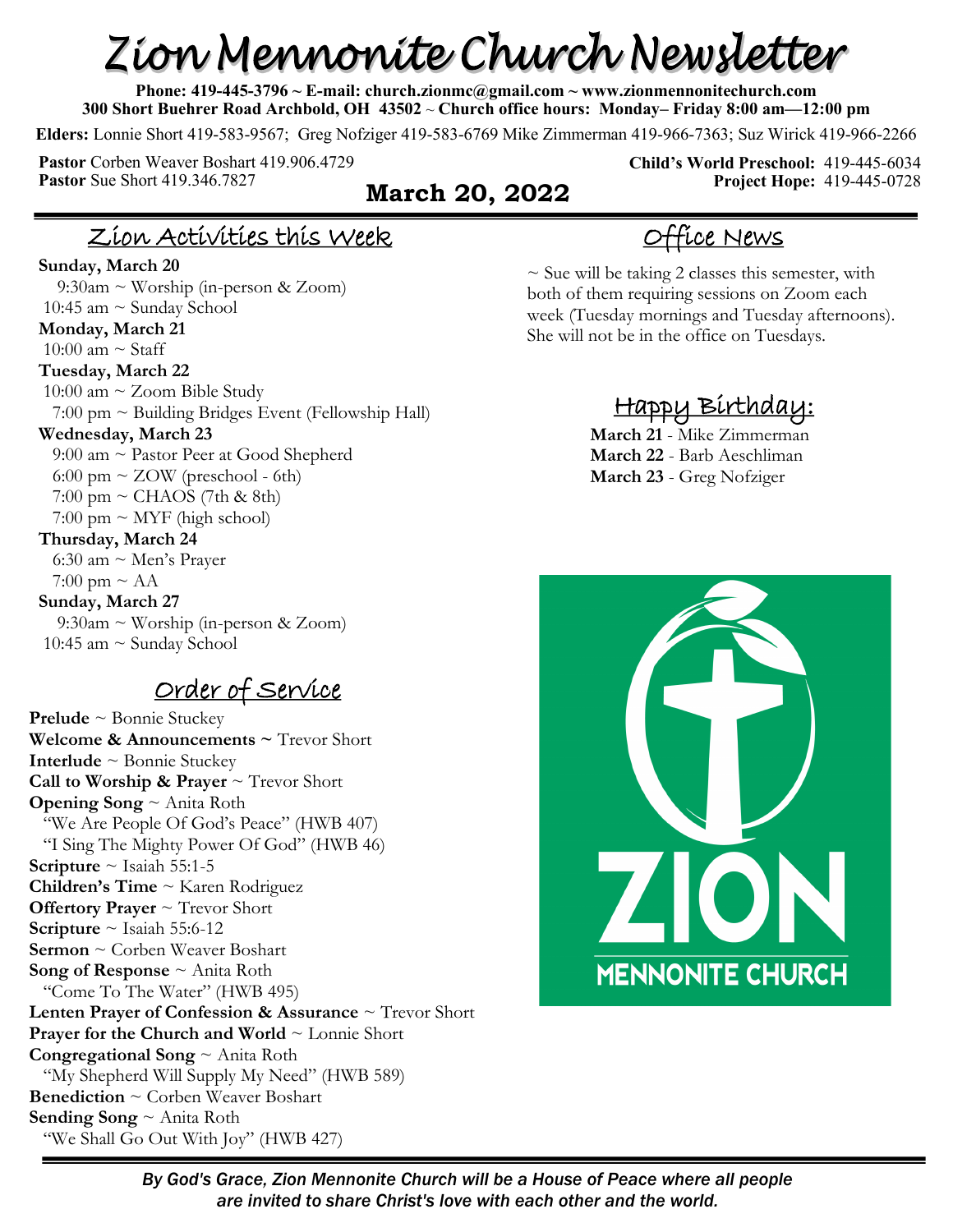#### **Upcoming Worship**

Lent 2022: "Seeking God's Ways" - This season, our Lent worship resources center on a focal text from Isaiah 55:8, *"For my thoughts are not your thoughts, nor are your ways my ways, says the Lord."* Lent is a time to repent, which means to turn away from our ways and recommit ourselves to the ways of God, as revealed in Jesus. How might we be called to greater faithfulness as we seek God's ways? What might it mean for us to follow God's ways, rather than our own?

**Sunday, March 20:** "*From Earning to Receiving*" - Isaiah 55:1-9; Psalm 63:1-8; Luke 13:1-9; 1 Corinthians 10:1-13

**Sunday, March 27:** "*From Exceptionalism to Inclusion*" - Joshua 5:9-12; Psalm 32; Luke 15:1-3, 11b-32; 2 Corinthians 5:16-21

**Sunday, April 3:** "*From Scarcity to Abundance*" - Isaiah 43:16-21; Psalm 126; John 12:1-8; Philippians 3:4b-14

**Sunday, April 10:** "*From Power Over to Power With*" - Isaiah 50:4-9a; Psalm 31:9-16; Luke 22:14-23:56; Philippians 2:5-11

#### **Thank You**

Thanks to Arlene Short for her interest in having Zion participate in the community meals at St John's in Some Fashion again. While we don't have the volunteers to host meals at this point, they would welcome us providing a meal occasionally; they are even happy to provide the setup, serving and clean up crews. Arlene and a few others prepared and transported a meal March 2nd. It was greatly appreciated.  $\sim$  MiST Team

Dear friends at Zion Mennonite, On behalf of Ohio Conference, we want to express our deepest gratitude for your warm hospitality in hosting our Annual Conference Assembly and Missional Conference this year. Many of you were involved and we want to extend a huge THANK YOU to each and every one of you that had a part in making the weekend such a positive experience. Everyone involved did a fabulous job and capably handled all the logistics and many details with grace. The evaluations reflected great appreciation for your kind hospitality and the weekend wouldn't have been possible without the help of so many of you. Thanks so much for your willingness to serve. May you be richly blessed! ~ Sincerely, Judy King for the Ohio Conference staff and Leadership Team

#### **New Announcements**

**Church School Day**: Sunday, April 3 is our annual Church School Day at Zion. We are delighted to have Rachel Swartzendruber Miller, Vice President of Advancement at Hesston College, providing the sermon that day. Rachel will also spend time with our MYFers during the Sunday School hour. All are welcome to make pledges and contributions to our student aid fund for the benefit of our students at Mennonite colleges for the coming academic year. Our three students graduating from Mennonite colleges this spring are Denver Beck, Connor Wyse, and Ben Zimmerman, all from Goshen College. Our students next year will be Eli Grieser, Jr., Bluffton University (BU), Elijah Zimmerman, Soph, (BU), and Quinn Wyse, Frosh, Goshen College. ~ College Financial Aid Committee

**Anabaptist World Magazine:** It is once again time to renew your membership with Anabaptist World. If you are currently receiving a magazine through the group subscription, **please let the office know whether you would like to renew or not!** If you are not on the group subscription and would like to be, contact the church office to be added to the group. The magazine will be \$39 for the year.

**On the Level**: The March edition of On the Level is now available from Mennonite Disaster Service. In our current issue: Learn about the partnership between Fraser Valley Church and MDS Canada in response to last years devastating flood, read about MDS volunteers making a difference for hurricane survivors in Louisiana, and find out how one volunteer went the extra mile to restore a banjo for a flood survivor. Click on this link to read more*:*  [https://conta.cc/3CM4P89](https://r20.rs6.net/tn.jsp?f=001AyFwi81xn3Db1zUapn8E710HwAy9PLYzoDQ0CgYjWclyhVVWJHqCvEksZMT71Rh0AiiSf7YGlDM-2O8oDCbFJcFwE8z_52aJZp91c5azHNywbuoj7hQF2mWtXwOfbnkG0zUbp_FMogQUkIcQ_Kse_Q==&c=kSVbhvAcpvhNtjMAME8NUD2L32a00wa83tJpRvr65WFe8djJTT9kww==&ch=MOzamImRWBn7)